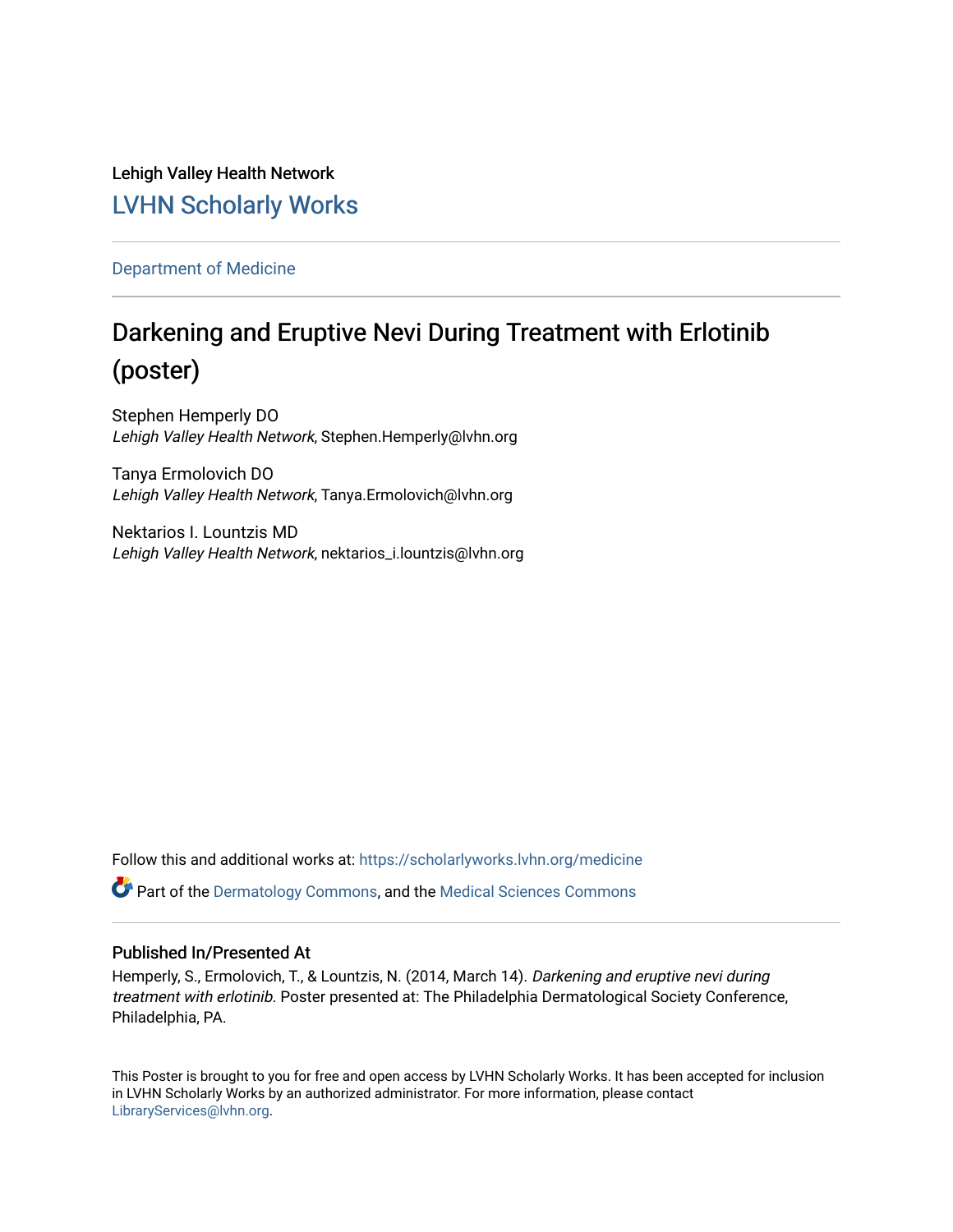#### **Lehigh Valley Health Network [LVHN Scholarly Works](http://scholarlyworks.lvhn.org?utm_source=scholarlyworks.lvhn.org%2Fmedicine%2F441&utm_medium=PDF&utm_campaign=PDFCoverPages)**

[Department of Medicine](http://scholarlyworks.lvhn.org/medicine?utm_source=scholarlyworks.lvhn.org%2Fmedicine%2F441&utm_medium=PDF&utm_campaign=PDFCoverPages)

### Darkening and Eruptive Nevi During Treatment with Erlotinib (poster)

Stephen Hemperly DO *Lehigh Valley Health Network*, Stephen.Hemperly@lvhn.org

Tanya Ermolovich DO *Lehigh Valley Health Network*, Tanya.Ermolovich@lvhn.org

Nektarios I. Lountzis DO *Lehigh Valley Health Network*, Nektarios\_I.Lountzis@lvhn.org

Follow this and additional works at: [http://scholarlyworks.lvhn.org/medicine](http://scholarlyworks.lvhn.org/medicine?utm_source=scholarlyworks.lvhn.org%2Fmedicine%2F441&utm_medium=PDF&utm_campaign=PDFCoverPages) Part of the [Dermatology Commons,](http://network.bepress.com/hgg/discipline/684?utm_source=scholarlyworks.lvhn.org%2Fmedicine%2F441&utm_medium=PDF&utm_campaign=PDFCoverPages) and the [Medical Sciences Commons](http://network.bepress.com/hgg/discipline/664?utm_source=scholarlyworks.lvhn.org%2Fmedicine%2F441&utm_medium=PDF&utm_campaign=PDFCoverPages)

#### Published In/Presented At

Hemperly, S., Ermolovich, T., & Lountzis, N. (2014, March 14). *Darkening and eruptive nevi during treatment with erlotinib.* Poster presented at: The Philadelphia Dermatological Society Conference, Philadelphia, PA.

This Poster is brought to you for free and open access by LVHN Scholarly Works. It has been accepted for inclusion in LVHN Scholarly Works by an authorized administrator. For more information, please contact [LibraryServices@lvhn.org.](mailto:LibraryServices@lvhn.org)